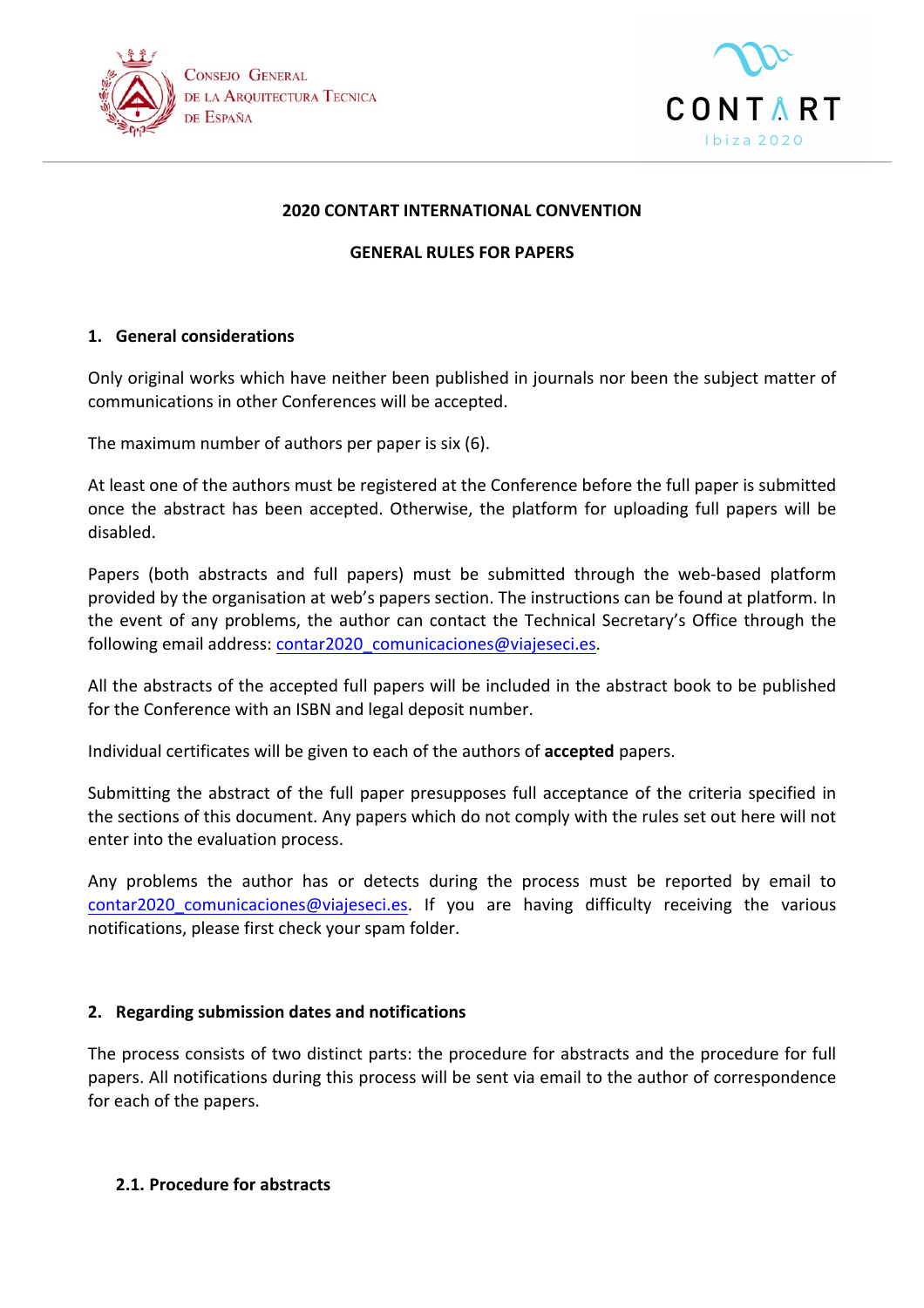



Abstracts are brief descriptions of the full study which is going to be presented. They are characterised by the requirements summarised in section 3.1 Format of the abstracts.

Relevant important dates are:

- Start date for submitting abstracts (opening of platform): **13 September 2019**
- End date for submitting abstracts (closing of platform): **5 December 2019**

After sending, a notification will be sent providing proof that the document has been sent satisfactorily. 

• Notification of Acceptance / Rejection: *24 December 2019*

This date represents the deadline. These notifications can be received before this deadline.

# **2.2. Procedure for full papers**

Full papers present the research of the author or the authors. They are characterised by the requirements summarised in section 3.2 Format of full papers. Only full papers which correspond to the abstracts accepted in the first part of the process can be submitted.

This phase is made up of two sub-phases. In the first sub-phase, the result can be Accepted / Amendments / Rejected. In the event that one of the assessors decides that amendments are required, the paper will be returned to its author so the author can meet these requirements before a second deadline. Next, the paper will be assessed by the assessor for a second time for a final decision, which can only be either Accepted or Rejected.

Important dates are:

• Start date for first submission (re-opening of platform): **3 January 2020** • End date for first submission (closing of platform): **12 February 2020** 

After the submission has been sent, a notification will be provided to show that the document has been sent satisfactorily.

**Notification to authors regarding the first submission: 5 March 2020** 

Authors who have been informed of the decision that amendments are required must submit a new version of their paper between the following dates.

• Start date for second submission (re-opening of platform): **6 March 2020** • End date for second submission (definitive closing): **16 March 2020**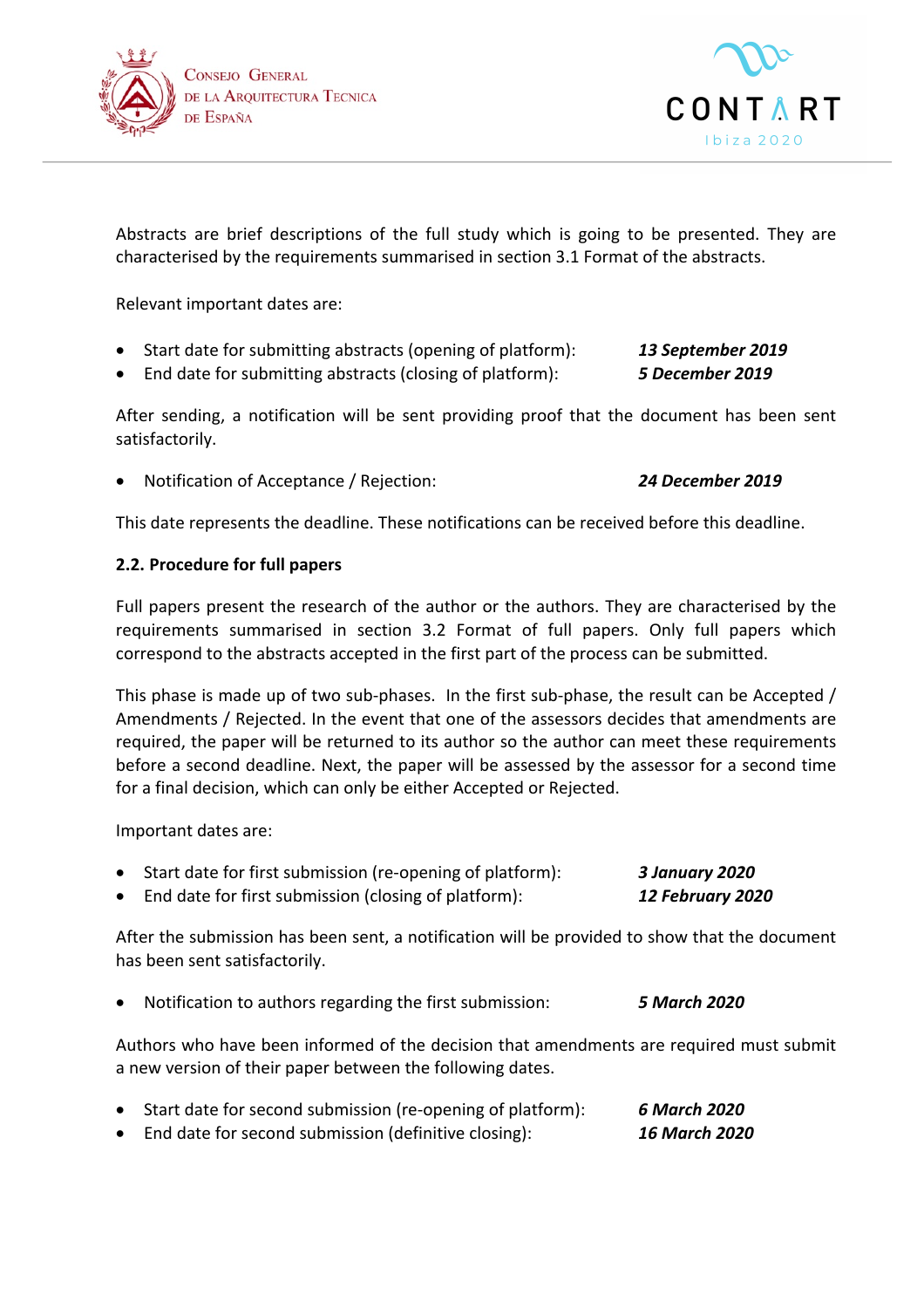



# **2.3. Spoken presentations and posters**

Once the review procedure for full papers has been completed, the authors will be informed of the final decision (Accepted / Rejected). All those accepted will comprise the abstract book for the Conference.

In addition, it will be possible for a limited number of the papers received and accepted to be presented in presentation form or in poster form, a decision which is the responsibility of the Conference's Technical Committee. This fact will be explicitly explained in the notification sent.

Section 6 describes the considerations for these two methods.

Both the presentations to be given as a spoken presentation and the posters must be submitted by 30 April 2020 via the same online platform.

# **3.** Format of the papers

# **3.1. Abstracts**

The abstracts must be sent in Spanish or in English in accordance with the template.

They will comprise the following parts:

| <b>Title</b>    | With a maximum length of 120 characters                                                                                                                                                                                                                                            |
|-----------------|------------------------------------------------------------------------------------------------------------------------------------------------------------------------------------------------------------------------------------------------------------------------------------|
| Author(s)       | First give the author's two surnames and then their initials. If there is more than one<br>author, the authors' names should be separated using ";". Each name must be related<br>to their affiliation through letters in superscript. For example: <sup>a</sup> López García, P.; |
| Affiliation(s)  | Full name of the institution and acronym if necessary. For example: <sup>a</sup> Consejo General<br>de la Arquitectura Técnica de España, CGATE                                                                                                                                    |
| Abstract        | Up to 500 words, with no images or tables. It must set out the problem which is solved<br>and a representative part with data.                                                                                                                                                     |
| <b>Keywords</b> | Up to 4 words or expressions that the author considers important                                                                                                                                                                                                                   |

IMPORTANT: The order in which the authors' names are given when this abstract is submitted will be immovable and will be maintained in the publication of the abstract in the abstract book, in the event that the paper is accepted by the Review Committee.

The length of these documents must not exceed 500 words.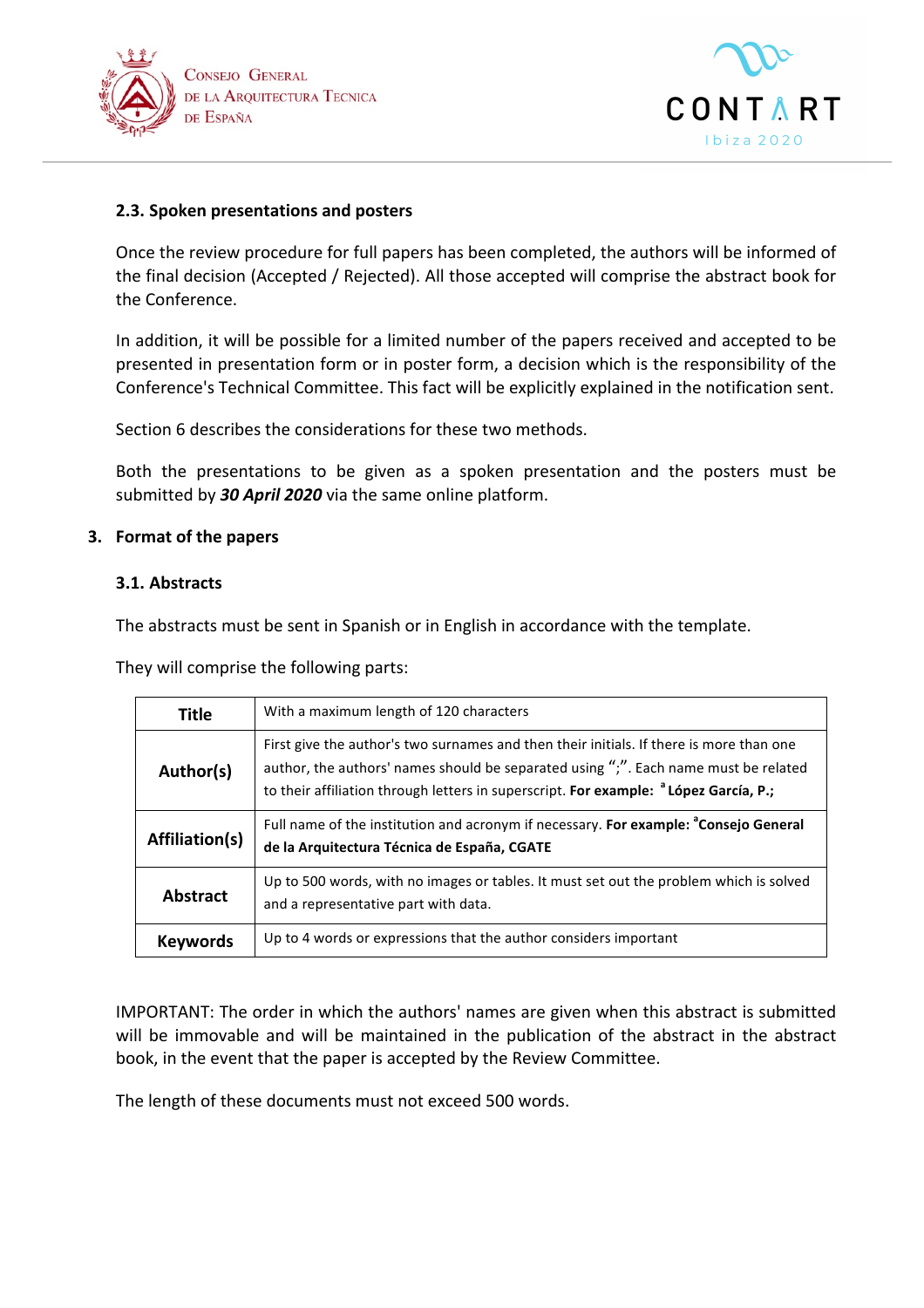



The information must be placed appropriately into the fields provided on the online platform for communications. The organisation accepts no liability for any damages that may arise out of any mistakes made when the text is entered into the fields.

# **3.2. Full papers**

The full papers must be sent in Spanish or in English in accordance with the template.

Full papers will be divided into the following chapters:

| <b>Title</b>                            | With a maximum length of 120 characters. The same title as the title of the accepted<br>abstract.                                                                                                                                                                         |
|-----------------------------------------|---------------------------------------------------------------------------------------------------------------------------------------------------------------------------------------------------------------------------------------------------------------------------|
| Author(s)                               | First give the author's two surnames and then their initials. If more than one author,<br>the authors' names should be separated using ";". Each name must be related to their<br>affiliation through letters in superscript. For example: <sup>a</sup> López García, P.; |
| <b>Affiliation(s)</b>                   | Full name of the institution and acronym if necessary. For example: <sup>a</sup> Consejo General<br>de la Arquitectura Técnica de España, CGATE                                                                                                                           |
| <b>Abstract</b>                         | Up to 500 words, with no images or tables. It must set out the problem which is solved<br>and a representative part with data                                                                                                                                             |
| <b>Keywords</b>                         | Up to 4 words or expressions that the author considers important                                                                                                                                                                                                          |
| <b>Introduction</b>                     | The current problem to be solved or the state of the art of the topic covered by the<br>contribution is set out here                                                                                                                                                      |
| Methodology                             | Methods, planning, tools used and other aspects, which explains how the research has<br>been undertaken                                                                                                                                                                   |
| <b>Results and</b><br><b>Discussion</b> | All the findings of the research, both quantitative and qualitative, analysed and<br>discussed by the author                                                                                                                                                              |
| <b>Conclusions</b>                      | Final compact part of the paper where, in just a few lines, the author must determine<br>that the research undertaken provides a solution to the problem described in the<br>introduction                                                                                 |
| <b>Bibliography</b>                     | The IEEE reference format must be followed                                                                                                                                                                                                                                |

The papers should have a maximum length of 8 sheets of DIN A4 including all the chapters mentioned. 

These full papers will be posted on the platform in accordance with the instructions provided at www.contart.es. The organisation accepts no liability for any damages that may arise out of any mistakes made when the text is entered into the fields.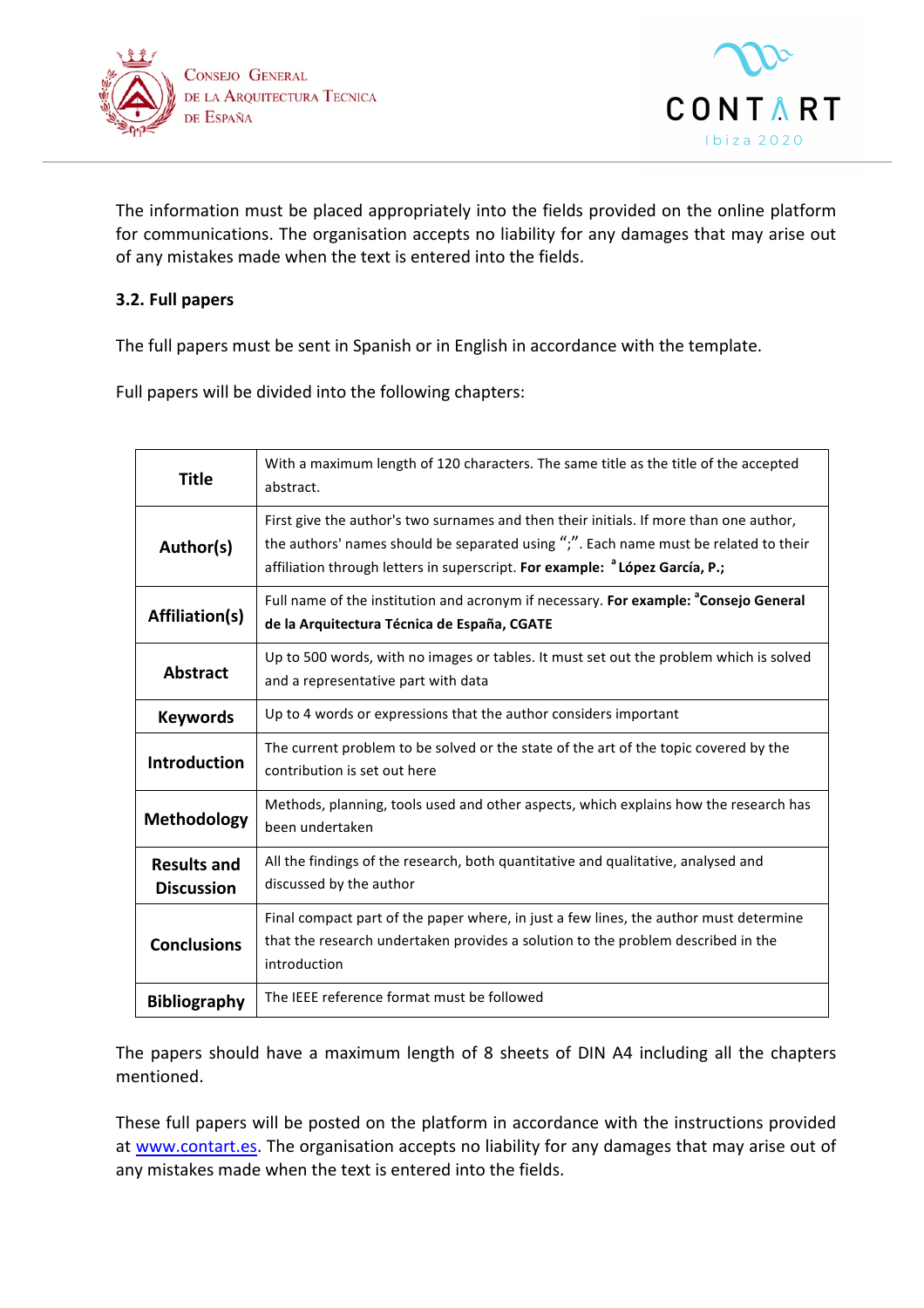



# **4.** The review process

All submissions will be assessed through the double-blind peer review system for scientific papers in which the author cannot see who the correctors are and the correctors do not see the names of the authors of the paper.

The procedure for reviewing full papers has been explained above, describing the two phases in the cases that the Review Committee deems it necessary.

The decisions of the reviewers will be final and cannot be appealed.

# **5. Inclusion in the** "**Anales de Edificación**" **indexed journal**

The 12 highest-rated papers will be published in the "Anales de Edificación" journal (http://polired.upm.es/index.php/anales\_de\_edificacion), indexed in DOAJ, Avery Index, Latindex, REDIB and ÍnDICEs CSIC.

Note: It is possible that these papers may require changes in format, which will be requested from the authors in a timely manner and in due form.

#### **6. Presentation during the Conference**

Those papers that the Review Committee considers it is appropriate to include as content during the holding of the Conference may be presented in two ways: as a spoken presentation or as a poster.

#### **6.1. Spoken presentations**

The length of time for presentations will be 15 minutes, with no extension possible, in order for the Conference to run smoothly.

If all the speakers for the section have given their presentations, the moderator may allow questions from the audience until the time assigned to the section has run out.

The author who gives the presentation may be aided by a PowerPoint (.pptx) presentation, provided that the template used is that provided by the organisation which can be downloaded at https://contart.es/tematicas/area-cientifica/normativa-comunicaciones/iiformato-de-los-trabajos/

Presentations on laptop computers will not be accepted; these presentations will be loaded onto a computer belonging to the organisation with the Windows operating system and Microsoft Office software.